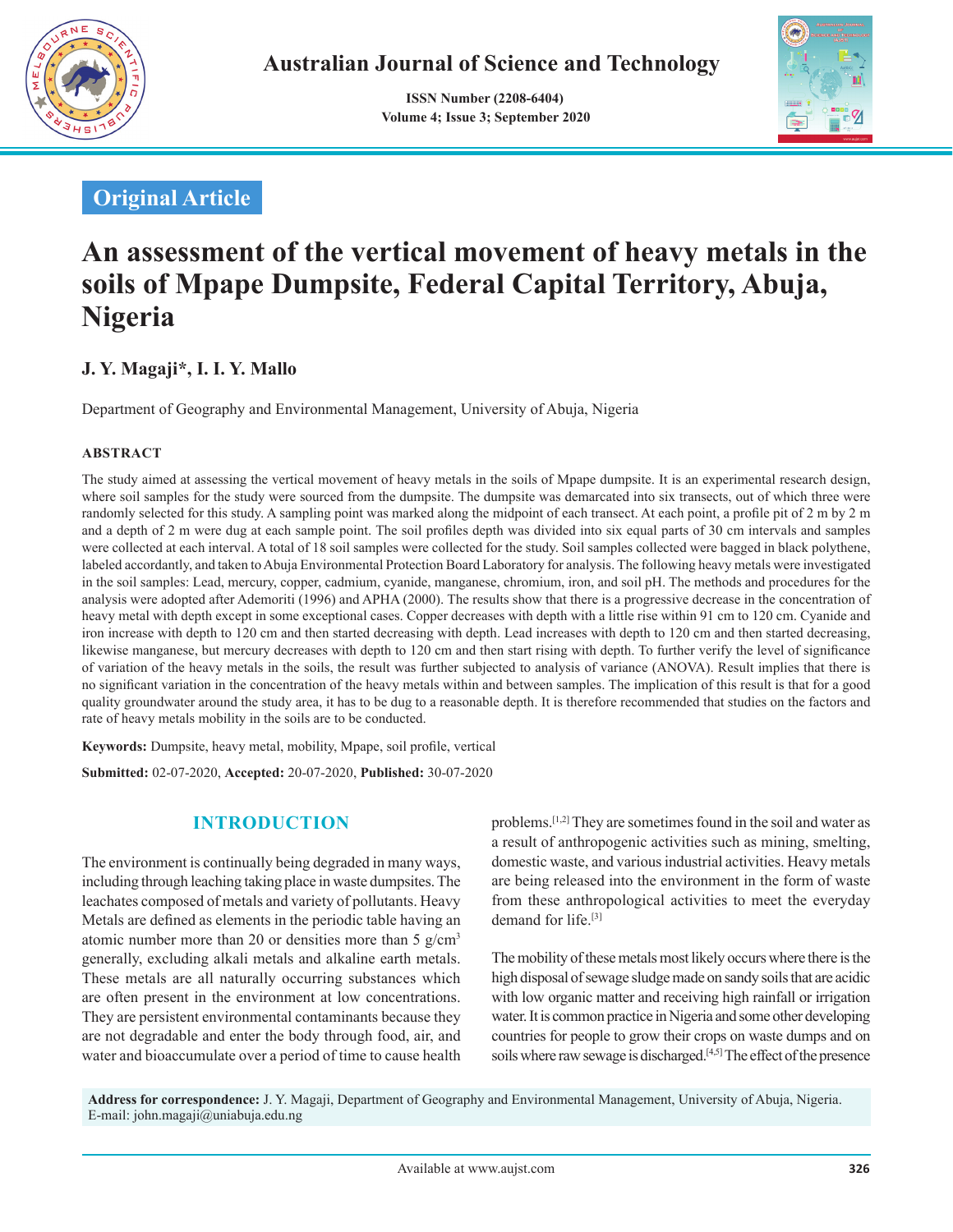of some of these metals in such areas is their uptakes by plants are grown in such areas as a result of the soil fertility.

Some heavy metals have been reportedly added to the soil through farmyard and chemical fertilizer application. Heavy metal emissions from other sources, such as worn automobile tires and brake linings, roofs, and food remnants in residences, as well as other domestic by-products, such as refuse, have also been identified.<sup>[6,7]</sup> Heavy metals emanating from anthropogenic sources are more dangerous because of their instability and solubility, which leads to high bioavailability. The adverse effects of refuse dumpsites to the soil and air quality are well documented.[8]

Several researchers have been carried out on heavy metals by scholars such as metals in street dust and agricultural soils.<sup>[9-12]</sup> Heavy metal toxicity is determined by route, pattern, and duration of exposure. Routes of exposure to heavy metals include (i) ingestion of soils, contaminated water, vegetables and fruits grown on contaminated soils, and animals that grazed on contaminated areas; (ii) inhalation of soil particles, dust, and fumes, and (iii) dermal contact.<sup>[13,14]</sup> Drinking of contaminated water and consumption of agricultural products are the major represents an important source of heavy metals ingestion.

At present, there is no official policy to stop these practices or sensitize the masses on the dangerous implications of these practices. Leachability and uptake of heavy metals by plants are soil and plant specific. While leafy, for instance, vegetables exhibit preferential uptake of cadmium and copper, cigarette leaves can accumulate large amounts of arsenic and cadmium, arsenic, and lead. Elevated levels of arsenic (0.5–7.5 mg/kg) have been found in rice and vegetables grown in Chenzhou City of Southern China.[15] Several health hazards have been associated with the consumption of high doses of heavy metals. These health hazards range from mild illnesses such as ulcers, diarrhea, nausea, abdominal pain, gastrointestinal disorders, respiratory disorders, cough, nervous disorder, and psychological disturbances to life-threatening diseases such as cancers, cardiovascular diseases, asthma, kidney and liver damage, coma, and diabetes.

The vertical mobility of metals is aided by either force of gravity or capillary rise. Vertical mobility of metals and pollutants in the soils can affects the quality of soils and water. Heavy metal transfer in soil profiles is a major environmental concern because even slow transport through the soil may eventually lead to deterioration of groundwater quality. The risks of heavy metal pollution of groundwater are determined by the mobility and availability of elements. The ability to predict the mobility of heavy metals in the soil and the potential contamination of groundwater supplies is a prerequisite in any program aimed at protecting groundwater quality.<sup>[16,17]</sup>

In light of the aforementioned realities, the need for a detailed study of the movement of heavy metal contamination in the soils of the dumpsite with a view to ascertain the extent of soil contamination and its associated effects on groundwater cannot be overemphasized.

### **FIELD AND LABORATORY METHODS**

The Mpape dumpsite was the major site used as a landfill for the Federal Capital Territory (FCT) before relocating to Gosa, around 2006, when the site was filled up. It is located at the Northeastern edge of the Gwagwa Plains, along Aso-Bwari Hills by the Kubwa expressway near the tipper garage of Mpape, within the watershed of the River Usuma Basin. The FCT Abuja is located between latitudes  $8^{\circ}25'$  and  $9^{\circ}25'$  north of the equator and longitudes  $6^{\circ}45'$ and 7°45' east of Greenwich Meridian [Figure 1].

It occupies an area approximately 8000 km<sup>2</sup> and occupies about 0.87% of Nigeria. The territory is situated within the region generally referred to as the Middle Belt and is bordered on all sides by four states, namely Kogi, Niger, Kaduna, and Nasarawa.

The Federal Capital consists of a number of distinct physiographic regions, basically of two types, the hills, and the plains. The elevations of these hills range from about 100 m to about 300 m in the more rugged areas. The landfill is situated at the upper part of the plains. The influence of parent materials on the soil of FCT stem from the fact that two-parent materials, namely, crystalline rocks of the basement complex and Nupe sandstone, are the surface from which they are formed. The major soil type of the FCT is tropical ferruginous. The alluvial complexes of the territory are contained in all the stream channels which are made up of gleysols which are very fertile and occur dominantly in Abaji Area Council of the FCT. The soils of the plains are mostly sandy and sandy-loam.

The FCT records the highest temperature during the dry season months, which are generally cloudless. The maximum temperature occurs in the month of March, with amounts varying from 37°C in the Southwest to about 30°C in the Northeast. This also coincides with the period of high diurnal ranges of temperature which can drop to as low as 17°C, and by August, diurnal temperature rarely exceeds 7°C.

The dumpsite was demarcated into six transects, out of which three were randomly selected for this study. A sampling point was marked along the midpoint of each transect. At each point, a profile pit of 2 m by 2 m and at a depth 2 m were dug [Table 1].

The soil profiles have no distinct strata; as such, the profile depth was divided into six at 30 cm intervals and samples were collected at each interval. A total of 18 soil samples were collected within the dumpsite. Soil samples collected were bagged in black polythene, labeled, and taken to Abuja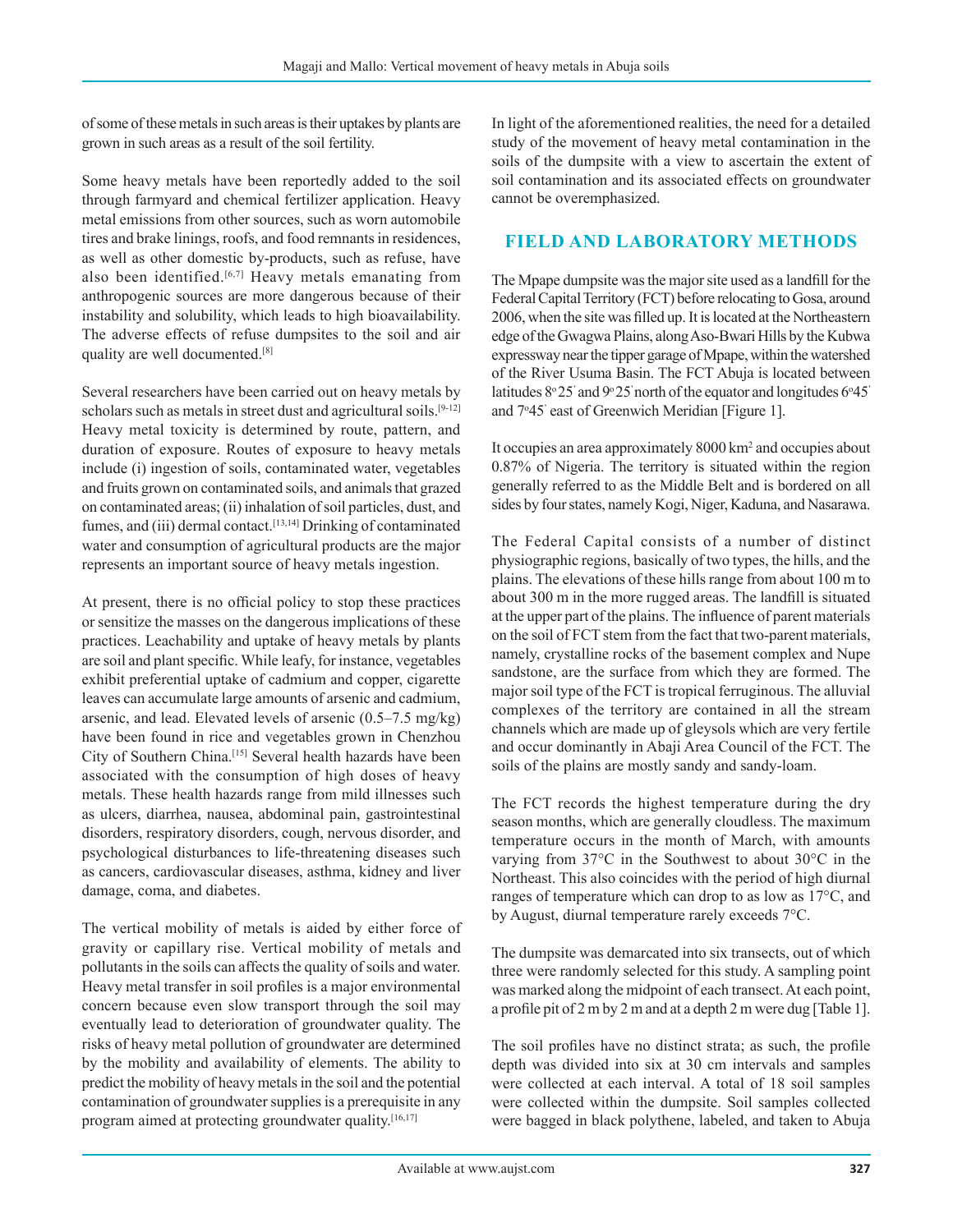

**Figure 1:** Location of Mpape Dumpsite in the Federal Capital Territory, Nigeria. Source: Adapted and modified from diverse sources by the author (2018)

| <b>Sampling points</b> | <b>Elevation</b> | Location                    | No of samples |
|------------------------|------------------|-----------------------------|---------------|
| Soil point A           | 575 m            | $N$ 9° 6' 42.8"             | 6             |
|                        |                  | $E$ 7 <sup>o</sup> 29' 18"  |               |
| Soil point B           | 562 m            | $N$ 9 <sup>o</sup> 6' 35.3" | 6             |
|                        |                  | $E$ 7° 29' 11 7"            |               |
| Soil point C           | 560 m            | $N$ 9 <sup>o</sup> 6' 29"   | 6             |
|                        |                  | $E$ 7 <sup>o</sup> 29' 9 3" |               |

Source: Field survey, 2009

Environmental Protection Board Laboratory for analysis. The following parameters were investigated in the soil samples: Soil pH, lead, mercury, copper, cadmium, cyanide, manganese, chromium, and iron.

The concentration of these metals present in any type of water may satisfactorily be determined by atomic absorption spectroscopy or colorimetric methods. These two methods are rapid and do not require extensive separation techniques. Metals are readily form complex ions with organic constituents of water such as wastewater or effluent.[18] The methods and procedures for the analysis were adopted from Table 2.<sup>[19]</sup>

#### **RESULTS AND DISCUSSION**

#### **Descriptive Analysis of Results**

The results of the descriptive analysis of the occurrences of heavy metals across the soil profiles of the three sample points at different depths are presented in Table 3.

Results in Table 3 sample "A" show that the soil's pH ranges between 6.0 and 7.0, with a mean of 5.1, a standard deviation of 1.24, and a coefficient of variation of 24.4%, indicating moderate variation. The pH value increases with depth. The concentration of cadmium ranged between 3.33 and 3.94, with a mean of 3.77, a standard deviation of 0.27 and coefficient of variation of 7.2%, in sample A and C, indicating a very low variation, while 95.4% in sample C which implies a very high variation in the occurrences of cadmium as it migrates down the profile. The value of cadmium was found to increase with depth except in sample B. The concentration of copper ranged between 0.06 and 0.11, with a mean of 0.35, a standard deviation of 0.52, and a coefficient of variation 7.2%. The coefficient of variation of Cu in sample B is also high and the concentration decreases with depth in sample C; it increases with depth with a very low variation. Cyanide ranges between 3.64 and 3.77, with a mean of 3.69, a standard deviation of 0.05, and low coefficient of variation 1.4%. The coefficient of variation of cyanide in sample B and C is 1.2% and 7.3%, respectively, indicating low variation in the concentration. The concentration decreases with depth in sample A and B except C that increases with depth.

Iron ranges between 0.05 and 2. 49, with a mean of 1.22, a standard deviation of 0.99 and a high coefficient of variation in sample A and B except C that shows low variation. The concentration decreases with depth in sample A and B except C that increases with depth. Lead ranges between 4.0 and 4.24, with a mean of 4.16, a standard deviation of 0.01, and a very low coefficient of variation and decreases in all the three samples.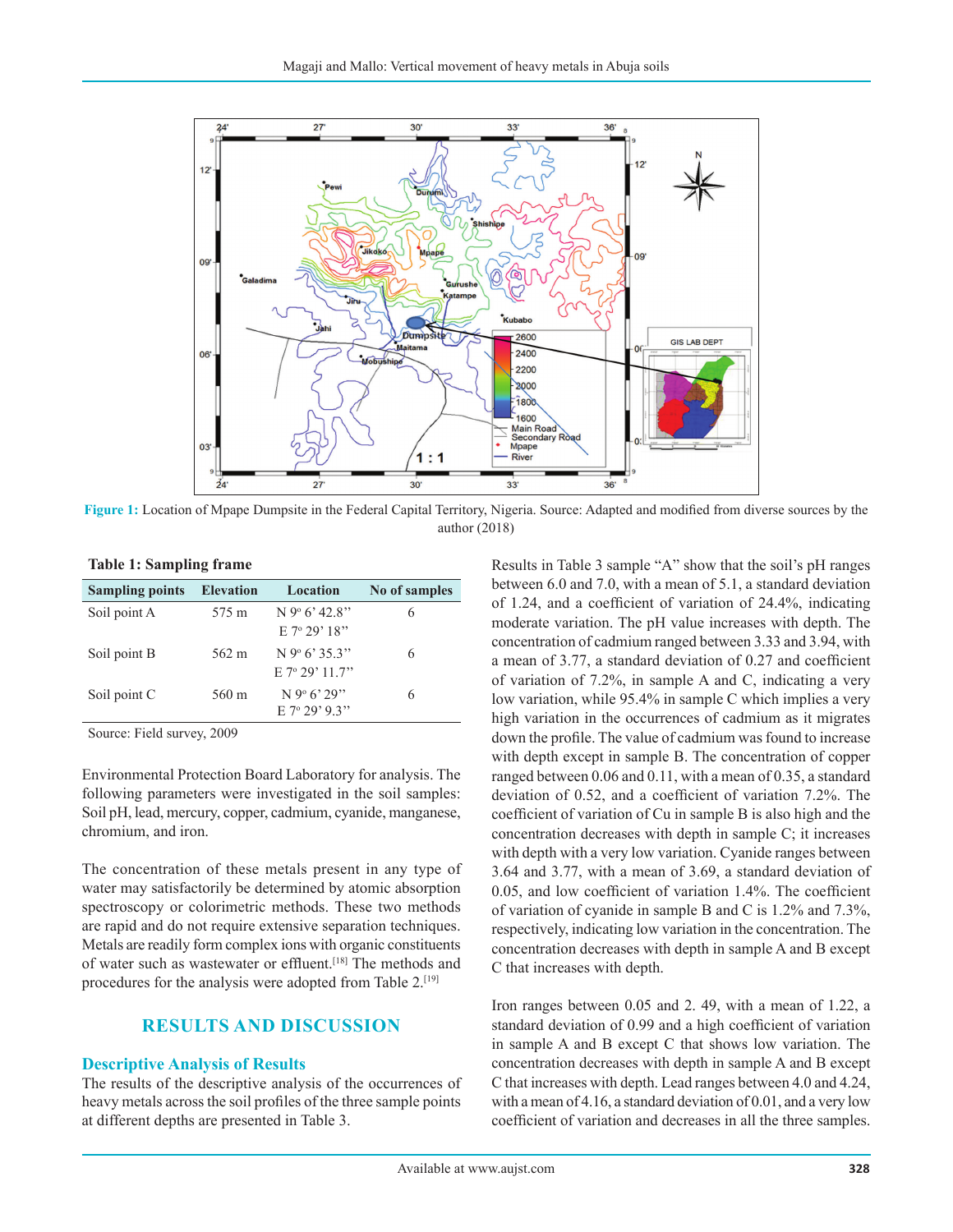Manganese ranges between 1.20 and 2.49, with a mean of 1.60, a standard deviation of 0.62 and a high coefficient of variation in samples A and B, and a moderate variation in sample C. The concentration decreases in sample A, fluctuates in B, and increases in C with depth. Mercury ranges between 6.09 and 6.31, with a mean of 5.48, a standard deviation of 6.63 and a low coefficient of variation in all samples. The concentration decreases with depth in sample A and fluctuates in B and C.

#### **Variation in the Vertical Concentration of Heavy Metals in the Soil**

The soil samples obtained from different sampling points were compared to see whether there is variation in the concentrations of heavy metals with depth. The result of the analyses is presented in Figure 2.

The pH values increase as one goes down the profile as the water pH is fairly acidic down the profile. Cadmium increases

| Table 2: Summary of parameters and the equipment |
|--------------------------------------------------|
| used for the analyses                            |

| <b>Parameters</b> | <b>Equipment used</b>                |
|-------------------|--------------------------------------|
| pH                | pH reagent/pH Disc                   |
| Manganese         | Hach manganese colorimetric test kit |
| Mercury           | Ion meter/ion selective electrode    |
| Lead.             | Ion meter/lead electrode             |
| Cyanide           | Ion meter cyanide electrode          |
| <b>Iron</b>       | Hanna iron test kit                  |
| Cadmium           | Ion meter/ion selective electrode    |
| Copper            | Ion meter/ion selective electrode    |
| Chromium          | Ion meter/ion selective electro      |

Source: Field survey, 2018

with depth to 120 cm and then started decreasing. Copper decreases with depth with a little rise within 91 cm–120 cm. Cyanide and iron increase with depth to 120 cm and then started decreasing with depth. Lead increases with depth to 120 cm and then started decreasing, likewise manganese, but mercury decreases with depth to 120 cm and then start rising with depth. To further verify the level of variation of the heavy metal in the soils, the results were further subjected to analysis of variance (ANOVA), as presented in Table 4.

The results of the analysis show that the F-ratio is 0.111 and F-crit. is 2.438. It shows that the calculated F-value (0.111) is less than the F-critical (2.438). It, therefore, implies that the null hypothesis is accepted, we then conclude that there is no significant difference in the values of the heavy metals with depth.

#### **Correlations between Different Heavy Metals in the Soils**

Pearson correlation analysis was determined among heavy metals to provide information on their sources and transport. The results of Pearson correlation analysis in soils at the three sampling points are displayed in Table 5.

Table 5 presents the results of the correlation coefficient for various heavy metals. The results shows that there is a significant positive correlation between pH and Cr, Cr, and CN, Cr and Fe, CN, and Fe at  $(P \ge 0.05)$  with a correlation coefficient of  $r = 0.82$ ,  $r = 0.90$ ,  $r = 0.86$ , and  $r = 0.85$ , respectively. There is also a significant negative correlation between pH and CN, pH, and Fe, and between Cd and Hg at (*P* ≥ 0.05) with a correlation coefficient of r = -0.86, **−**0.79, and −0.87, respectively.



**Figure 2:** Concentration of heavy metal with depth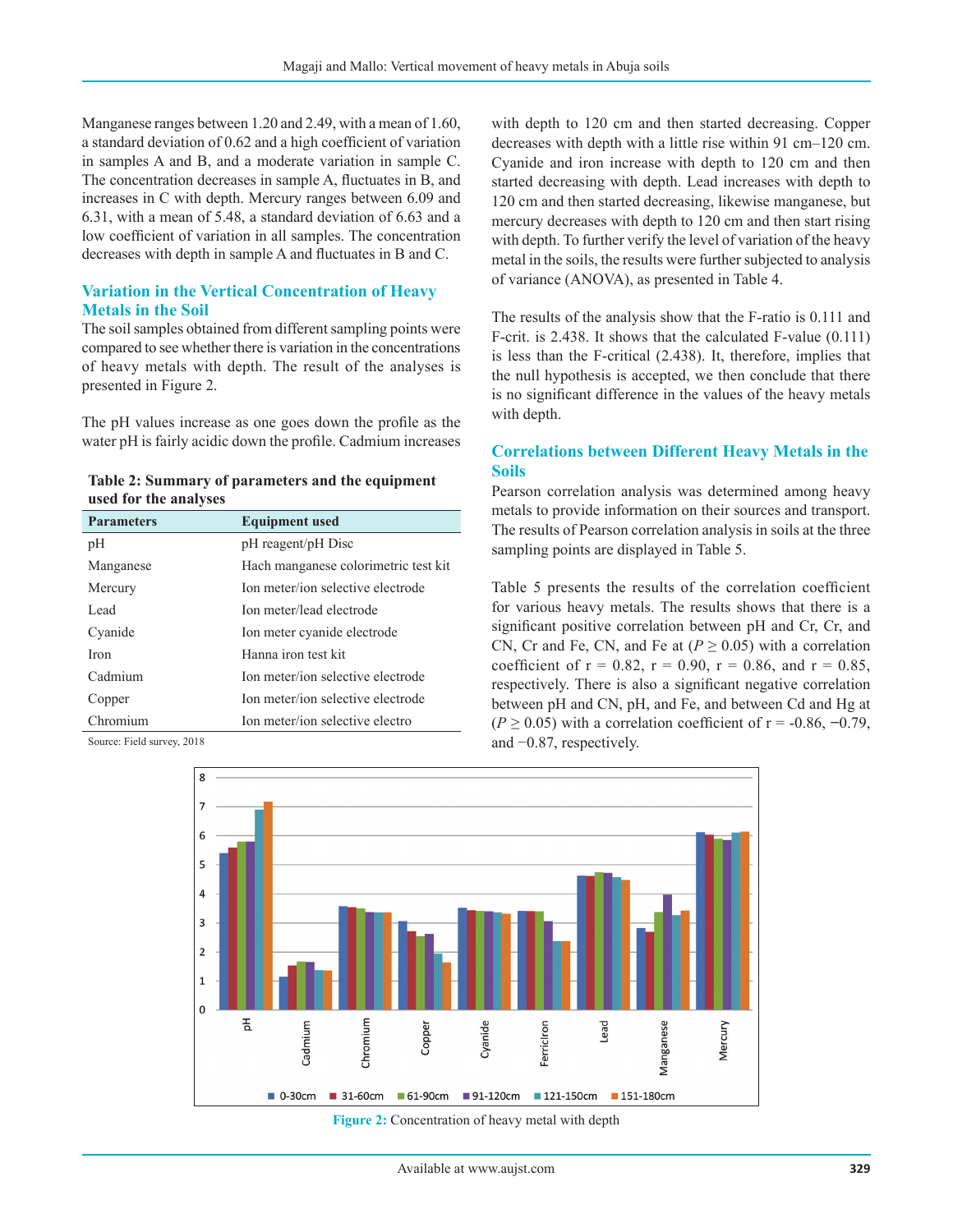| Parameter<br>(mg/kg) | Range         | $1-30$ cm | $31 - 60$ cm | $61 - 90$ cm | 91-120 cm | $121 - 150$ cm | $151 - 180$ cm | Mean<br>and Std. | <b>COV</b> |
|----------------------|---------------|-----------|--------------|--------------|-----------|----------------|----------------|------------------|------------|
| Sample point A       |               |           |              |              |           |                |                |                  |            |
|                      | $6.0 - 7.0$   | $7.0\,$   | $7.0\,$      | 6.5          | 6.5       | 6.0            | 6.0            | $6.5 \pm 0.45$   | 6.9        |
| pH                   |               |           |              |              |           |                |                |                  |            |
| Cadmium (Cd)         | $0.06 - 0.11$ | 0.11      | 0.09         | 0.09         | 0.08      | 0.08           | 0.06           | $0.09 \pm 0.02$  | 19.3       |
| Chromium             | 3.86-3.92     | 3.88      | 3.89         | 3.88         | 3.92      | 3.93           | 3.95           | $3.89 \pm 0.03$  | 0.77       |
| Copper $(CU^+)$      | $0.01 - 1.04$ | 1.04      | 1.02         | 0.02         | 0.02      | 0.01           | 0.01           | $0.35 \pm 0.52$  | 148.4      |
| Cyanide (CN-)        | $3.64 - 3.77$ | 3.64      | 3.64         | 3.67         | 3.69      | 3.73           | 3.77           | $3.69 \pm 0.05$  | 1.4        |
| Ferric iron (Fe)     | $0.05 - 2.07$ | 2.07      | 2.05         | 2.05         | 1.05      | 0.05           | 0.05           | $1.22 \pm 0.99$  | 80.9       |
| Lead (Pb)            | $4.0 - 4.24$  | 4.03      | 4.00         | 4.22         | 4.21      | 4.23           | 4.24           | $4.16 \pm 0.01$  | 2.6        |
| Manganese (Mn)       | $1.20 - 2.49$ | 2.49      | 2.30         | 1.23         | 1.20      | 1.20           | 1.20           | $1.60 \pm 0.62$  | 38.4       |
| Mercury (Hg)         | $6.09 - 6.31$ | 6.31      | 6.31         | 6.28         | 6.28      | 6.15           | 6.09           | $6.24 \pm 0.09$  | 1.5        |
| Sample point B       |               |           |              |              |           |                |                |                  |            |
| pH                   | $6.0 - 7.8$   | 7.8       | 7.0          | 6.5          | 6.5       | 6.0            | 6.0            | $6.63 \pm 0.68$  | 10.3       |
| Chromium             | $3.70 - 3.78$ | 3.78      | 3.78         | 3.74         | 3.73      | 3.70           | 3.70           | $3.74 \pm 0.04$  | 1.07       |
| Cadmium (Cd)         | $0.01 - 1.01$ | $0.01\,$  | 1.01         | 1.00         | 0.95      | 0.13           | 0.07           | $0.53 \pm 0.51$  | 95.4       |
| Copper $(CU^+)$      | $0.02 - 4.05$ | 4.05      | 3.02         | 3.02         | 3.02      | 1.02           | 0.02           | $2.36 \pm 1.51$  | 64.1       |
| Cyanide (CN·)        | $3.48 - 3.60$ | 3.60      | 3.55         | 3.54         | 3.51      | 3.51           | 3.48           | $3.53 \pm 0.04$  | 1.2        |
| Ferric iron (Fe)     | $2.02 - 4.09$ | 4.09      | 4.09         | 4.06         | 3.06      | 2.02           | 2.02           | $3.22 \pm 1.01$  | 31.4       |
| Lead (Pb)            | 3.78-4.21     | 4.00      | 4.00         | 4.21         | 4.21      | 3.78           | 3.88           | $4.01 \pm 1.17$  | 4.3        |
| Manganese (Mn)       | 1.50-4.29     | 1.50      | 1.31         | 4.29         | 4.29      | 2.20           | 2.20           | $2.63 \pm 1.33$  | 50.7       |
| Mercury (Hg)         | 5.94-6.98     | 6.98      | 6.77         | 6.35         | 6.12      | 6.00           | 5.94           | $6.36 \pm 0.43$  | 6.7        |
| Sample point C       |               |           |              |              |           |                |                |                  |            |
| pH                   | $4.2 - 6.7$   | 6.7       | 6.7          | 4.4          | 4.4       | 4.2            | 4.2            | $5.1 \pm 1.24$   | 24.4       |
| Cadmium (Cd)         | $3.33 - 3.94$ | 3.33      | 3.52         | 3.94         | 3.94      | 3.94           | 3.94           | $3.77 \pm 0.27$  | $7.2\,$    |
| Chromium             | $2.43 - 3.08$ | 3.08      | 2.96         | 2.88         | 2.45      | 2.45           | 2.43           | $2.7 \pm 0.30$   | 11.1       |
| Copper (CU+)         | 4.08-4.90     | 4.08      | 4.12         | 4.62         | 4.81      | 4.81           | 4.90           | $4.57 \pm 0.37$  | 8.0        |
| Cyanide (CN-)        | $2.99 - 3.33$ | 3.33      | 3.14         | 3.04         | 2.99      | 2.83           | 2.71           | $3.01 \pm 0.22$  | 7.3        |
| Ferric iron (Fe)     | $4.09 - 5.06$ | 4.09      | 4.09         | 4.09         | 5.06      | 5.04           | 5.03           | $4.57 \pm 0.52$  | 11.4       |
| Lead (Pb)            | $5.72 - 5.86$ | 5.86      | 5.85         | 5.81         | 5.77      | 5.72           | 5.32           | $5.72 \pm 0.20$  | 3.6        |
| Manganese (Mn)       | $4.50 - 6.88$ | 4.50      | 4.50         | 4.59         | 6.42      | 6.42           | 6.88           | $5.56 \pm 1.13$  | 20.4       |
| Mercury (Hg)         | $5.04 - 6.38$ | 5.06      | 5.04         | 5.07         | 5.14      | 6.19           | 6.38           | $5.48\pm 6.63$   | 11.5       |

**Table 3: Results of the analysis of heavy metals in the soils samples at different depths**

Source: Field survey, 2018

#### **Table 4: Results of analysis of variance (ANOVA)**

| <b>Source of variation</b> | SS    | αn | <b>MS</b> |       | <i>P</i> -value | F-crit. |
|----------------------------|-------|----|-----------|-------|-----------------|---------|
| Between groups             | .607  |    | 0.32      | 0.111 | 0.989           | 2.438   |
| Within groups              | 121.1 | 42 | 2.88      |       |                 |         |
| Total                      | 122.7 | 47 |           |       |                 |         |

Statistics also show that there is a significant positive correlation between Cu and CN, Cu, and Fe at  $(P \le 0.01)$  with a correlation coefficient of  $r = 0.95$  and  $r = 0.93$ , respectively. There exist also a significant negative correlation between pH and Cu Pb and Hg, at  $P \le 0.01$  with a correlation coefficient  $r = -0.97$  and  $r = -0.89$ , respectively.

There is a positive but insignificant correlation between pH and Pb, pH and Mn, pH and Hg, Cd and Cu, Cd and Fe, Cd and Pb, Cd and Mn, Cr and Cu, Cr and Pb, Cr and Hg, Cu and Pb, CN and Pb, Fe and Pb, Pb and Mn, and an insignificant negative correlation between pH and Cd, Cr and Cd, CN and Cd, Cr and Mn, Cu and Mn, Cu and Hg, CN and Mn, CN and Hg, Fe and Mn, Fe and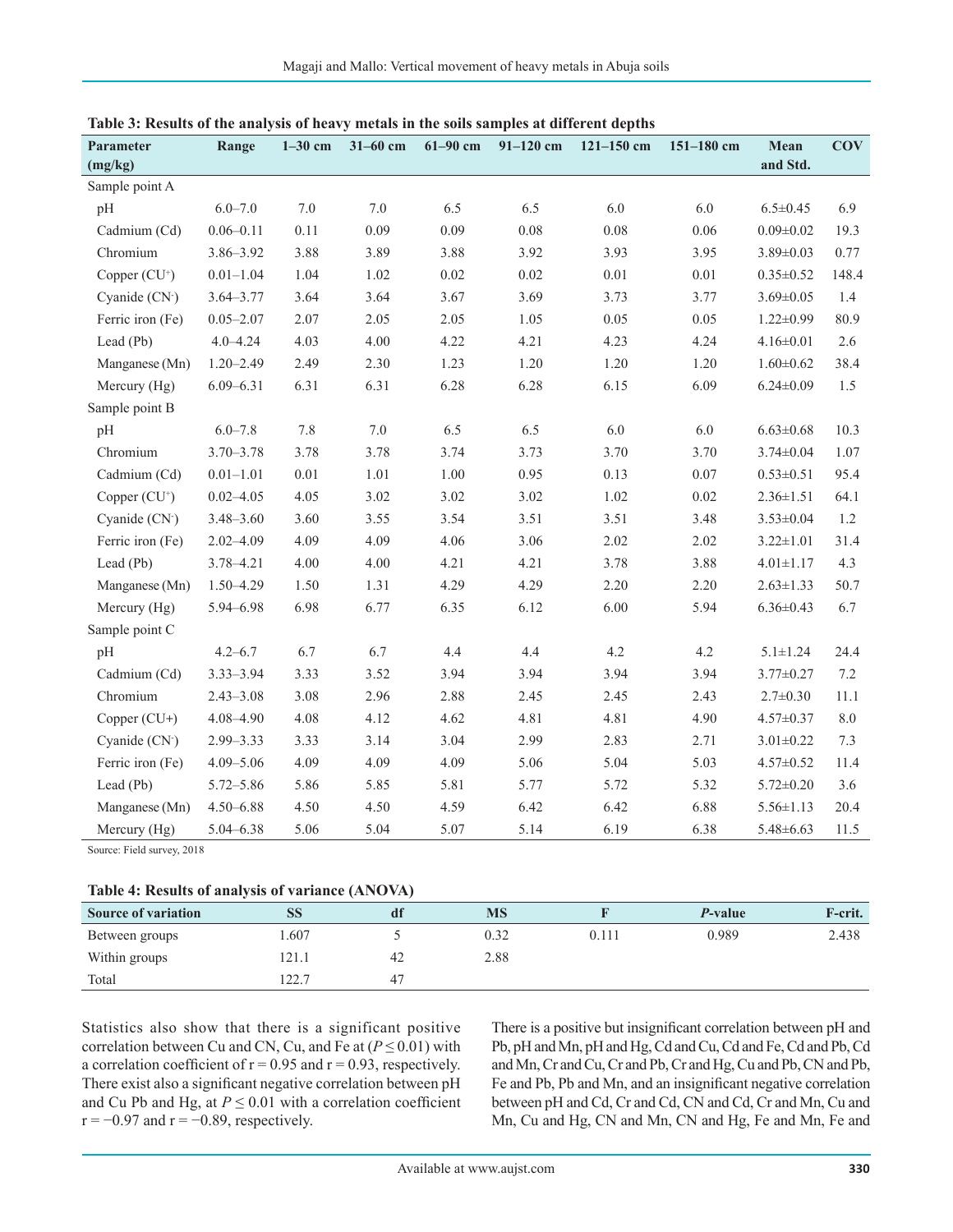| <b>Parameter</b> | pH          | Cadmium     | <b>Chromium</b> | Copper     | Cyanide    | <b>Ferric Iron</b> | Lead      | <b>Manganese</b> | <b>Mercury</b> |
|------------------|-------------|-------------|-----------------|------------|------------|--------------------|-----------|------------------|----------------|
| pH               | 1.00        |             |                 |            |            |                    |           |                  |                |
| Cadmium (Cd)     | $-0.174$ ns | 1.00        |                 |            |            |                    |           |                  |                |
| Chromium         | $0.82*$     | $-0.215$ ns | 1.00            |            |            |                    |           |                  |                |
| Copper $(CU^+)$  | $-0.97**$   | $0.02$ ns   | 0.809           | 1.00       |            |                    |           |                  |                |
| Cyanide $(CN2)$  | $-0.86*$    | $-0.26$ ns  | $0.895*$        | $0.95**$   | 1.00       |                    |           |                  |                |
| Ferric iron (Fe) | $-0.97*$    | $0.22$ ns   | $0.862*$        | $0.93**$   | $0.85*$    | 1.00               |           |                  |                |
| Lead $(Pb)$      | $0.68$ ns   | $0.64$ ns   | 0.303           | $0.66$ ns  | $0.46$ ns  | $0.69$ ns          | 1.00      |                  |                |
| Manganese (Mn)   | $0.36$ ns   | $0.51$ ns   | $-0.760$        | $-0.35$ ns | $-0.55$ ns | $-0.38$ ns         | $0.28$ ns | 1.00             |                |
| Mercury $(Hg)$   | $0.43$ ns   | $-0.87*$    | 0.056           | $-0.36$ ns | $-0.08$ ns | $-0.45$ ns         | $-0.89**$ | $-0.59$ ns       | 1.00           |

**Table 5: Pearson correlation coefficient matrix of heavy metals in the soil**

\*Correlation is significant at the 0.05 level, \*\*Correlation is significant at the 0.01 level (2‑tailed)

Hg, and Mn and Hg. Recall that the positive correlation implies that an increase in one metal would results to an increase in the other metal and vice versa. Furthermore, a negative correlation signifies that their sources are quite different. Correlation studies, therefore, help in the understanding of the chemistry of heavy metals in soils and their association.

#### **DISCUSSION OF RESULTS**

Landfills are supposed to include expensive and carefully constructed impermeable layers, which prevent leachate moving downward into the ground and drainage system to bring the leachate to a treatment plant or a storage tank in their designs. In the case of Mpape dumpsite, it was discovered that it did not meet up the criteria. There is uncontrolled leachate as such it actually makes the pollution worse than an open dump because all the leachate is concentrated in one place, giving natural purification systems very little chance of reducing the pollution impact.<sup>[20]</sup>

One of the major factors influencing the migration and transformation of metals is  $pH<sub>1</sub><sup>[21]</sup>$  Any change in the level of pH conditions in the system will have a certain impact on the migration and distribution of heavy metals.[22] The results show that there is a general decrease in the concentration of heavy metals with increasing depth implying that the pH values increase with depth. This agrees with the work of Musa,[23] in his work titled "An evaluation of soil and crop conditions on a waste dump site in Anyigba Kogi state," where he observed that the soil pH values increase with depth. Increase soil pH is regarded as a major advantage when Municipal Solid Waste (MSW) compost is used. Mkhabela and Warman,[24] in their studies of a Pugwash Sandy Loam Soil in Nova Scotia, also discovered an increase in pH from 6.1 to 7.6, Hernando *et al*. [25] observed from their work "effect of the application of a municipal refuse compost on the physical and chemical properties of a soil" an increase of pH from 5.8 to 6.4. Maynard<sup>[26]</sup> observed an increase of 5.9 to 6.3, Zheljazkov and Phil,[27] in their work "Source-Separated MSW Compost Application to Swiss Chard and Basil" observed increase in pH from 4.9 to 5.8. The increase

in pH could be as a result of rainwater. Water passing through the soil leaches basic nutrients such as calcium and magnesium from the soil. They are replaced by acidic elements such as aluminum and iron. For this reason, the soil's pH values increase with depth as more salts moved down the soils.

As earlier observed, the general trend of the mobility of the heavy metals under investigation revealed a decrease of concentration with depth, with few exceptional cases that increase with depth, such as almost all of them Cd that increases from 1.15 mg/L to 1.68 mg/L at the depth between 1 cm and 90 cm, then decreases from 1.66 mg/L to 1.36mg/L. Pb also exhibits an initial increase from 4.63 mg/L to 4.75 mg/L, then decreases from 4.73 mg/L to 4.48 mg/L, between 1 cm to 60 cm and 61 cm to 120 cm, respectively. Mn and Hg also decrease between 1 cm and 60 cm, then increases between 61 cm and 180 cm depth. The increase in the concentration of the heavy metals can be attributed to preferential flow, while the decrease can be attributed to a slow release of the leachates, and due to soil properties such as the soil texture and soil structure. These conditions also brought about variations in the occurrences of the heavy metals in the soils.

Analysis of variance shows that there is no significant variation in the distribution of heavy metals within and between the dumpsite. The correlation between pH and all the heavy metals under study was significant at ( $p \ge 0.05$ ) Cd, Hg, and Pb. Yang *et al*. [28] studied the effect of the change on the speciation of heavy metal Cd, and the result showed that the different speciation of Cd varies with the change of pH and Cd content of carbonate fraction and Fe-Mn oxides fraction increases with pH increasing in the range pH 4.5–9.5.

## **CONCLUSION AND RECOMMENDATIONS**

Almost all the investigated heavy metals show a similar trend of decrease with depth except in some few exceptional cases, with low and insignificant variation within and between samples.